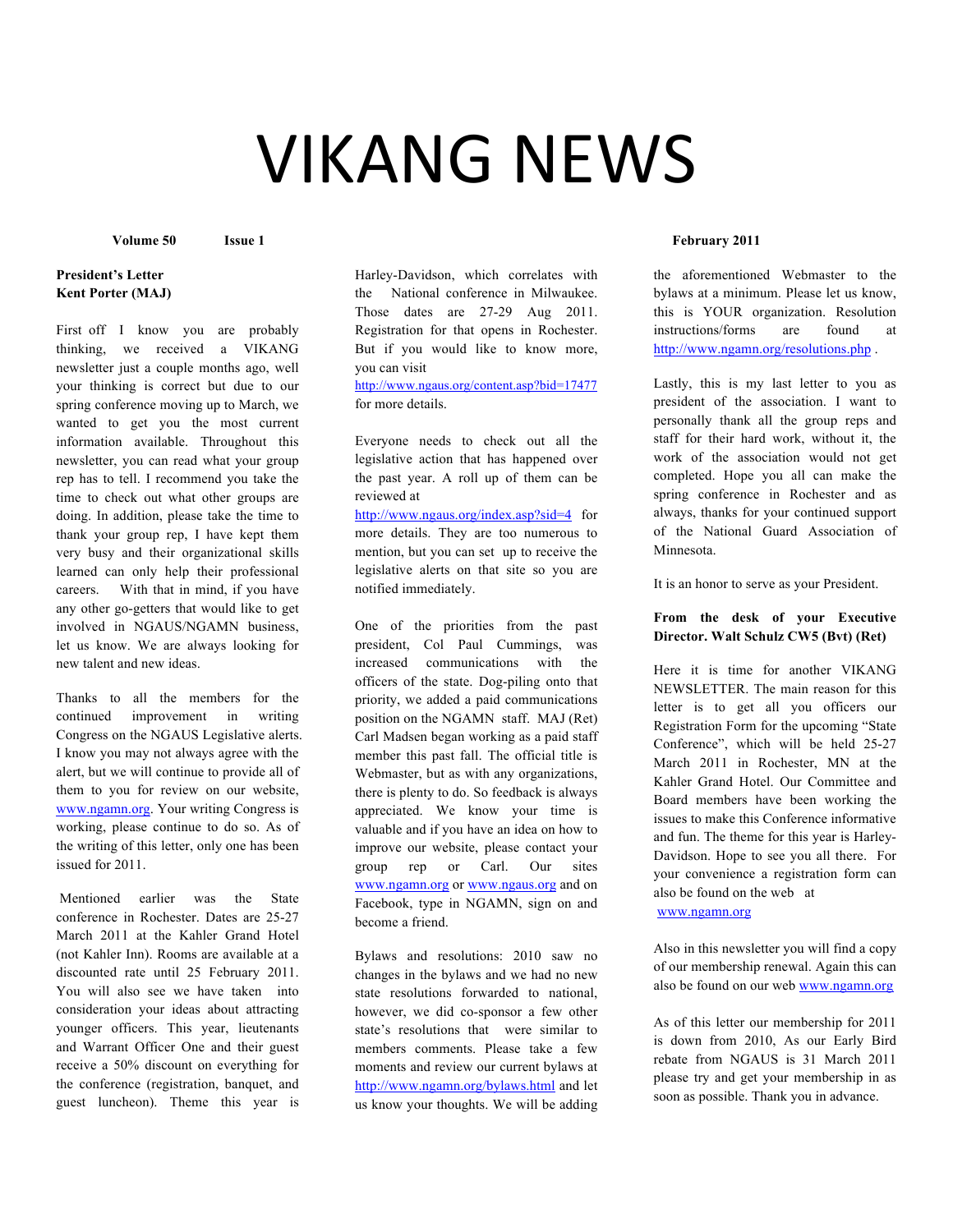I just returned home from the National Guard Executive Directors Conference (NGEDA), in Milwaukee, which is a planning conference for the upcoming NGAUS Conference which will also be held in Milwaukee, WI on 27-29 August.

The Minnesota Delegation will be staying at the Wyndham Milwaukee Airport Hotel, 4747 S Howell Ave, Milwaukee. PH: 414- 481-8000. There will be registration forms available at the State Conference in Rochester, or please contact me if you'd like one e-mailed to you. E-mail: Excdir2@aol.com Thanks to all officers of Minnesota for everything you do for our State, Nation, and our great Association, NGAMN.

## **Webmaster Article Carl Madsen Major( Retired) 612-232-1022** carl.madsen@gmail.com

The website is a great way of staying up on the priorities of the National Guard Association. Read and respond to each of the legislative alerts as they are posted on the home page, http://www.ngamn.org

The advertisers are listed on the right side, and we have a system to let the sponsors know that their money is well spent. If you know of a business that is trying to expand their online marketing, have them contact Walt Schulz at excdir2@aol.com

The upcoming conference will have online registration by the time you read this; make sure you get every officer to this website quickly and fill out the form so we have a good list of people attending. These early numbers help make the entire conference go easier, giving us accurate information to plan the event. This year the conference is a month earlier, giving us a tighter turn-around time on registrations, so it's more important this year for you to spread the word, get officers to register online at http://www.ngamn.org

Of course membership is always available online. Either new memberships or renewal, both use the same easy to use form that's been available for years. Printable, down-loadable versions are available, including a retired officer membership form.

If you want your military organization to have their own page on our website, contact me directly at carl.madsen@gmail.com

Our connection to Facebook continues to show promise, go to our website and click the Facebook logo in the 'like' when you are on facebook. Our direct facebook page is

http://www.facebook.com/national.guard.a ssociation.of.minnesota

**Retired Group Caucus-Dinner** The Retired Group will meet on Friday, 25 March 2011 at Michael's Restaurant located in the heart of downtown Rochester. Michaels is located at 15 South Broadway, Rochester, MN 55904, just two short blocks from the Kahler Grand Hotel.

Cocktails and Caucus will begin at 1800 hours and Dinner will be ordered at 1830 hours. Six entrées have been pre-selected to choose from. Choices including: Steak, Prime Rib, Walleye, Shrimp, Mediterranean, and Vegetarian. The prices range from \$18 to \$26.

While all are invited to attend, we need a RSVP sent to Walt Schulz or Carl Madsen, and only Retired Group members will be allowed to vote. Retired Group members will caucus for election of Group Officers and other business. Please direct nominees for the office of President, Vice President, Secretary or Treasurer to our current Secretary, Carl Madsen, at carl.madsen@gmail.com or (612)232-1022.

Looking ahead, the 133rd NGAUS General Conference will be in Milwaukee, WI from 27-29 August 2011. Please consider joining the Minnesota Delegation for a very interesting and fun Conference.

## **Geraldine Longfellow, COL (Bvt)(Ret)**

**VP-Army Report Kip R. Fondrick (MAJ)** It's hard to believe that I have served as the Vice President-Army for almost a year. I have learned much more about NGAUS and the work of the Executive Board. I also had the opportunity to attend my first National Conference in Austin and the NGAMN Christmas Dinner (both fun events and highly (recommended).

The last year has seen large changes on the political front both nationally and in the stat. There is a new Congress and with it new co-chairs of the National Guard Caucus. Locally we welcomed a new Governor and a new Adjutant General. With changes come new challenges, new agendas and new opportunities. These changes always instill some sense of uncertainty for the future of any organization. NGAUS remains our voice in Washington lobbying for the future of the National Guard fighting for items such as our budget, benefits , manning, an d modernization. Check out the state (www.ngamn.org) and the national (www.ngaus.org) websites to review the legislative action for the past year and those being proposed. The best way we can assist the organization is through membership. The larger the group, the louder the voice. The dues we pay are a small investment for the return we receive; and its tax deductible.

This year's State Conference is 25-27 March in Rochester. As always it will be a time for fellowship, reflections of the last year's accomplishments, welcome homes to those that have returned from deployments, farewells to those that are leaving in the next year, opportunity to be addressed by state and national leadership, and most importantly our opportunity to exercise our voice that will be carried to the 133<sup>rd</sup> General Conference. Hope to see you there.

Thanks to the other members of the Executive Board for all your work and special thanks to Major Porter for your dedication and steadfast leadership as President of the Association.

It has been an honor serving as the Vice President-Army and look forward to continuing to work for you.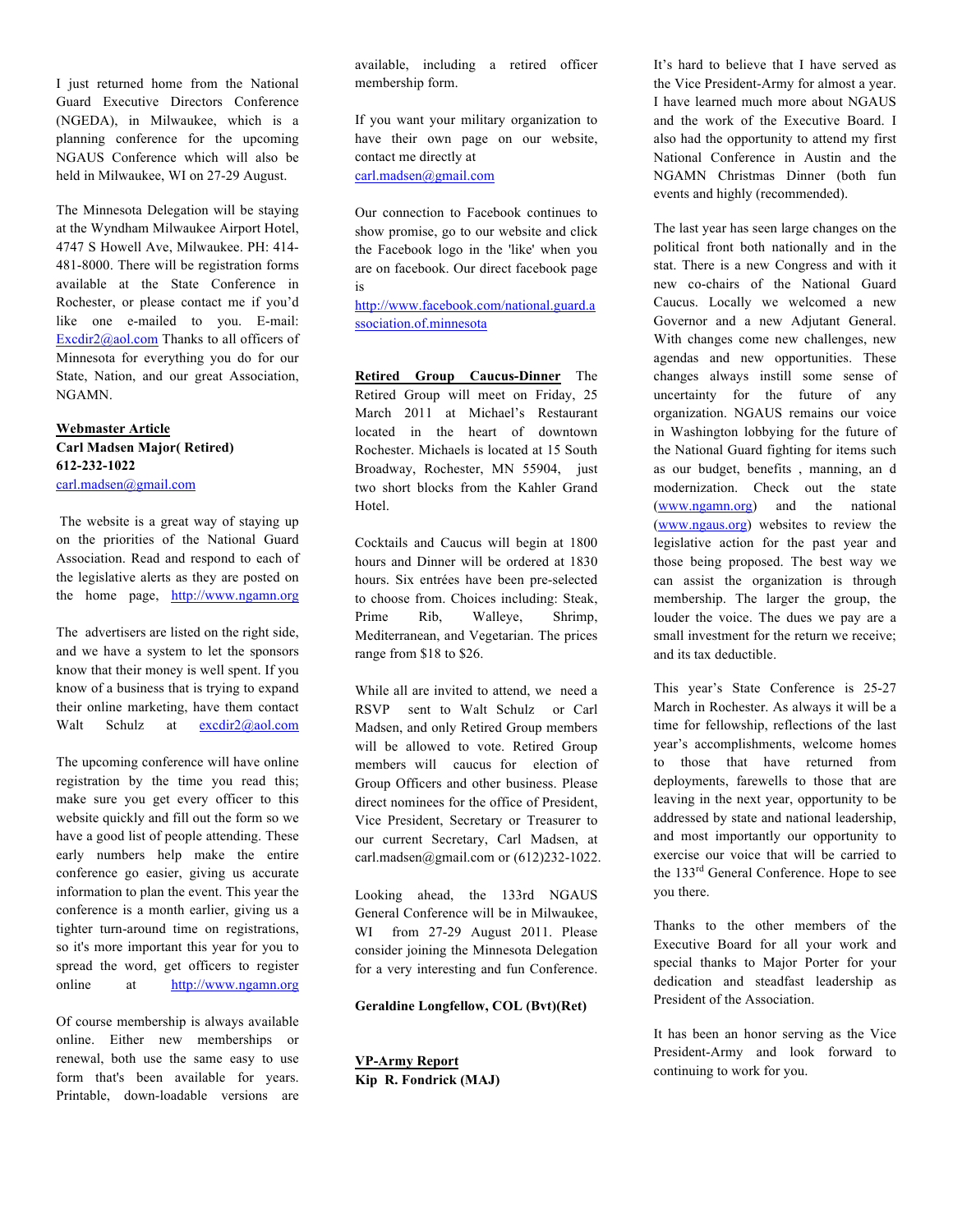## 2011 Membership Enrollment Form

## National Guard Association of Minnesota

## 3530 East Medicine Lake Boulevard

#### Plymouth, MN 55441

## Phone: 763-545-1391 Fax: 763-543-8034

www.ngamn.org

|                                                                                               |         | Rank<br>the control of the control of the control of the control of the control of the control of |                                                                                                                                                                                                                               |       |         |         |                   |       |      |                 |                 |      |                                                                                                                                                |  |
|-----------------------------------------------------------------------------------------------|---------|---------------------------------------------------------------------------------------------------|-------------------------------------------------------------------------------------------------------------------------------------------------------------------------------------------------------------------------------|-------|---------|---------|-------------------|-------|------|-----------------|-----------------|------|------------------------------------------------------------------------------------------------------------------------------------------------|--|
|                                                                                               |         |                                                                                                   |                                                                                                                                                                                                                               |       |         |         |                   |       |      |                 |                 |      |                                                                                                                                                |  |
|                                                                                               |         |                                                                                                   |                                                                                                                                                                                                                               |       |         |         |                   |       |      |                 |                 |      |                                                                                                                                                |  |
|                                                                                               |         |                                                                                                   |                                                                                                                                                                                                                               |       |         |         |                   |       |      |                 |                 |      |                                                                                                                                                |  |
|                                                                                               |         |                                                                                                   |                                                                                                                                                                                                                               |       |         |         |                   |       |      |                 |                 |      |                                                                                                                                                |  |
|                                                                                               |         |                                                                                                   |                                                                                                                                                                                                                               |       |         |         |                   |       |      |                 |                 |      |                                                                                                                                                |  |
|                                                                                               |         |                                                                                                   |                                                                                                                                                                                                                               |       |         |         |                   |       |      |                 |                 |      |                                                                                                                                                |  |
| To pay by credit card, fill out the following: Check credit card type: Master Card [] Visa [] |         |                                                                                                   |                                                                                                                                                                                                                               |       |         |         |                   |       |      |                 |                 |      |                                                                                                                                                |  |
|                                                                                               |         |                                                                                                   | Account Number: explorer and the second second second second second second second second second second second second second second second second second second second second second second second second second second second |       |         |         |                   |       |      |                 |                 |      |                                                                                                                                                |  |
|                                                                                               | $0 - 1$ | $0 - 2$                                                                                           | $0 - 3$                                                                                                                                                                                                                       | 0-4   | $0 - 5$ | $0 - 6$ | $0 - 7$           | 0-8   | WO1  | CW <sub>2</sub> | CW <sub>3</sub> | CW4  | CW <sub>5</sub>                                                                                                                                |  |
| State                                                                                         | \$15    | \$15                                                                                              | \$20                                                                                                                                                                                                                          | \$30  | \$35    | \$35    | \$40              | \$40  | \$15 | \$15            | \$20            | \$30 | \$30                                                                                                                                           |  |
| National                                                                                      | \$30    | \$45                                                                                              | \$59                                                                                                                                                                                                                          | \$72  | \$85    | \$108   | \$123             | \$139 | \$26 | \$35            | \$46            | \$59 | \$73                                                                                                                                           |  |
| <b>TOTAL:</b>                                                                                 | \$45    | \$60                                                                                              | \$79                                                                                                                                                                                                                          | \$102 | \$120   |         | \$143 \$163 \$179 |       | \$41 | \$50            | \$66            | \$89 | \$103                                                                                                                                          |  |
| <b>Associate Member: \$25</b>                                                                 |         |                                                                                                   |                                                                                                                                                                                                                               |       |         |         |                   |       |      |                 |                 |      |                                                                                                                                                |  |
|                                                                                               |         |                                                                                                   |                                                                                                                                                                                                                               |       |         |         |                   |       |      |                 |                 |      | Newly Commissioned Officer and Warrant Officers receive free membership for period of one year and any portion of the year in which appointed. |  |

Active Life NGAUS Membership: one lump sum payment of \$1,000.00 or over two years in four \$250 installments.

**Active State Life Membership: one lump sum payment of \$250** 

For Retired Officers: NGAUS Life Member \$125 State Life Member \$50

#### **GROUP REPS**

| "1 <sup>st</sup> Brigade" 1LT Kevin Snow | "RSG" 2LT Cory Johnson                  |
|------------------------------------------|-----------------------------------------|
| "Division/Separates" CPT Chris Kline     | "133 AW/HQ" Lt Col Mark Schutta         |
| "148 FW" Capt Christopher Rogge          | "JFHQ" MAJ Joseph J. Sharkey            |
| "Aviation" MAJ Patricia Baker            | "Troop Command" CPT Aaron Oelschlager   |
| "Warrant Officer" CW2 Keith Schweitzer   | "Retired Officers" CW5 Richard Hathaway |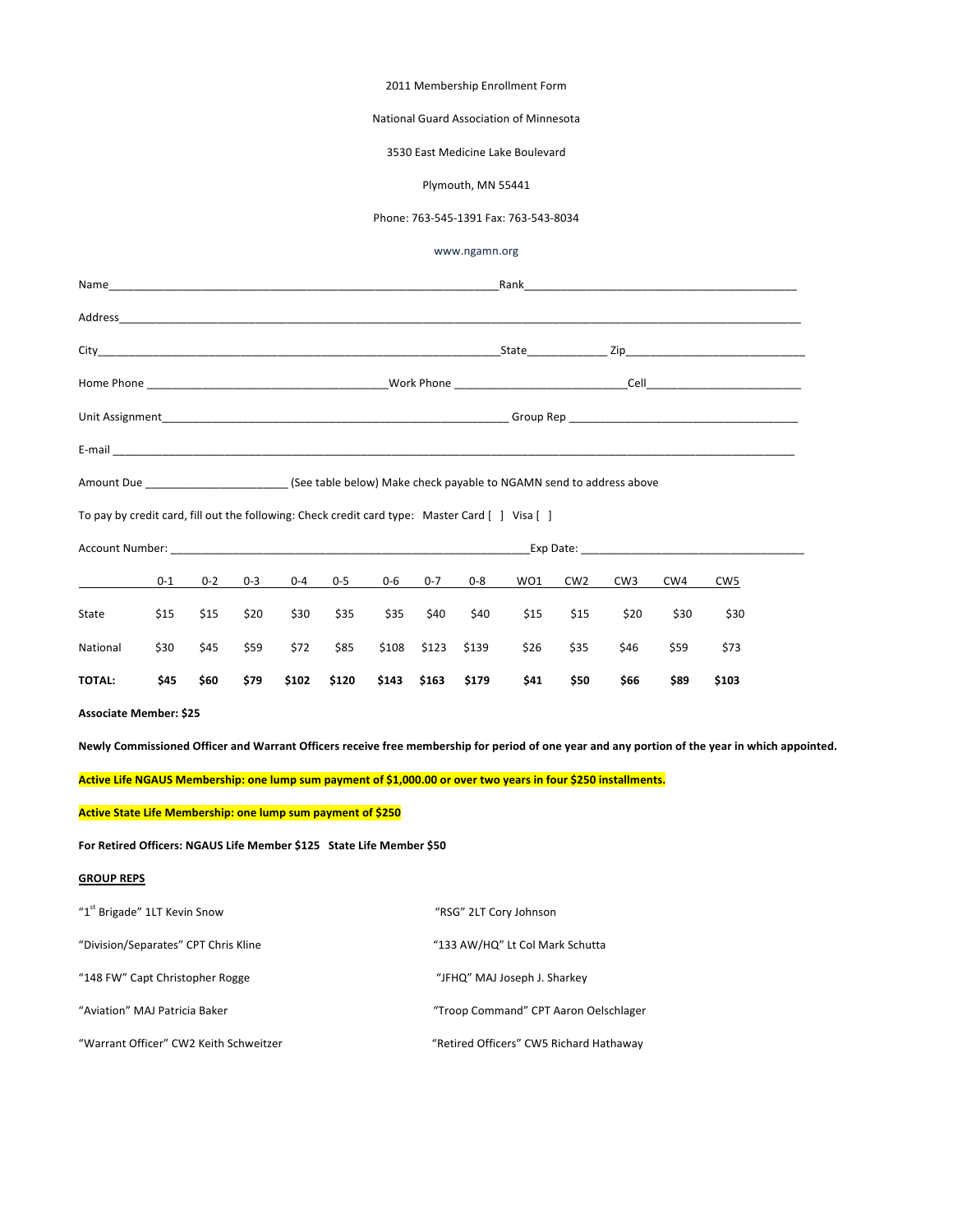# **Division/Separates Christopher Kline (CPT)**

The Red Bulls continue to seek out opportunities to hone their war fighter and battle staff skills and thus are preparing for a training exercise to be conducted in April at Camp Grafenwohr, Germany. This will include approximately 250 soldiers and is similar to the "War Fighter" exercises of the past.

As well as changes in leadership at the command level, the Division welcomes a new Chief of Staff, COL Jon Jensen, COL Jensen served as the G3 prior to assuming his new role as Chief of Staff. The former Chief of Staff, COL Neal Loidolt has moved on to Joint Force Headquarters. Other changes in full time personnel within the Division, CPT Christopher Kline moved from the DHHBN Training Officer to the G2 Training Officer. CPT Mark Gile moved from the Division Budget Officer to the DHHBN Training Officer, MAJ Ryan Cochran is the new DHHBN OIC coming to us from Recruiting Command replacing MAJ John Wisniewski, who has moved to the J33 as he gets ready to take command of Operational Mentor and Liaison Team (OMLT) V heading to Afghanistan this spring. Lots of shaking and moving going on here at Division, but we are confident that all the pieces have landed in the right spots to further grow and enhance the capabilities of this organization.

New Initiative; In effort to synchronize and support to Service Members, Military Families, and Employers, the 34<sup>th</sup> Infantry Division in coordination with government, private, and non-profit/charitable entities is establishing locally accessible and sustainable Beyond the Yellow Ribbon Networks in military communities. SFC David Denton has been placed on orders as the Division's Outreach Coordinator to assist with the deployment of this program. The program is still in its infancy stage and we look forward to see it grow to serve the needs of our Soldiers and communities.

This is the big news surrounding the Red Bulls. I encourage everyone to get current on your dues and participate in this year's conference. We are going with a Harley-Davidson theme, lots of potential for some great get-ups!

Remember that we are only as strong as the members who stand in our ranks, without you, we have no association! Good is being accomplished by this organization, our voice is being heard, check it out:

http://www.ngaus.org/content.asp?bid=9069

I recently asked the question, what can we do to increase awareness of the association and increase membership/attendance and one of the replies I got back that I believe best sums it up is as follows, "the younger officers, and even many of the older officers, don't really understand what goes on [within the NGA]. Twenty-five years ago the BN Cmdrs supported this [involvement with NGA] strongly and also did ODPs on this [NGAMN] organization, both formal and informal. Maybe we should go back to something g like that." I think that says it all.

## **Thank you for your continued support**

## **133 Air Wing Kurt Steinmetz (1Lt)**

As a Company grade officer within the National Guard, it's important that we constantly vigilant for opportunities to gain bits of insight into what it takes to make yourself increasingly valuable to our organization.

Recently in the Logistics Officer Association publication, The Exceptional Release, Lt Gen Loren Reno (Deputy Chief of Staff for Logistics, Installations and Mission Support, HQAF) shared several simple ideas that each of us can apply our own career. After seeing the topic and the author I thought to myself, hey if it works for a 3-star, it might just work for me. After reading the article, I realized it's also worth sharing.

Lt Gen Reno's Tips for Facing Tomorrow

- 1. Under promise, over deliver (requires both temperance and moral courage)
- 2. You don't have to own things to depend on them (relationships matter and this is linked to the first Tip in that others depend on you)
- 3. The whole is affected when one piece is diminished (this applies to parts…and people)
- 4. Consider  $2<sup>nd</sup>$  and  $3<sup>rd</sup>$  order effects (your recommendations and

decisions can open opportunities or add constraints)

- 5. Find the balance: cost with increased performance OR performance with decreased cost (more performance at less cost is fine, but more cost and less performance isn't an optional)
- 6. Effectiveness and efficiency (gone are the days when we could do the former without consideration or the latter)
- 7. Challenge old assumptions (sometimes the best suggestions come from those who don't know the limitations)
- 8. Lead, innovate, and adapt (at least three of the keys to meeting today's challenges)

Thanks to Lt Gen Reno for this insight into our senior leaders value in the organizations they lead

At this year's spring conference in Rochester we will again have the great opportunity to participate in formal officer development programs offered throughout the weekend. I encourage everyone to take advantage of the great pool of knowledge and experience you'll have access to in this personal setting. The NGAMN conference provides CGOs a unique opportunity to ask questions and also provide our perspective on the organization for our state National Guard Senior Leaders. From the experience I had last year at the state conference, I'd recommend this event to anyone that is truly interested in helping our Minnesota National Guard continue its deep rooted military traditions and building a reputation as the premier organization throughout the country.

**Disclaimer. "The Vikang Newsletter is published for members of the Minnesota National Guard Association. It is not an official publication. Opinions expressed do not necessarily represent those of the Adjutant General, The Minnesota National Guard or the State of Minnesota."**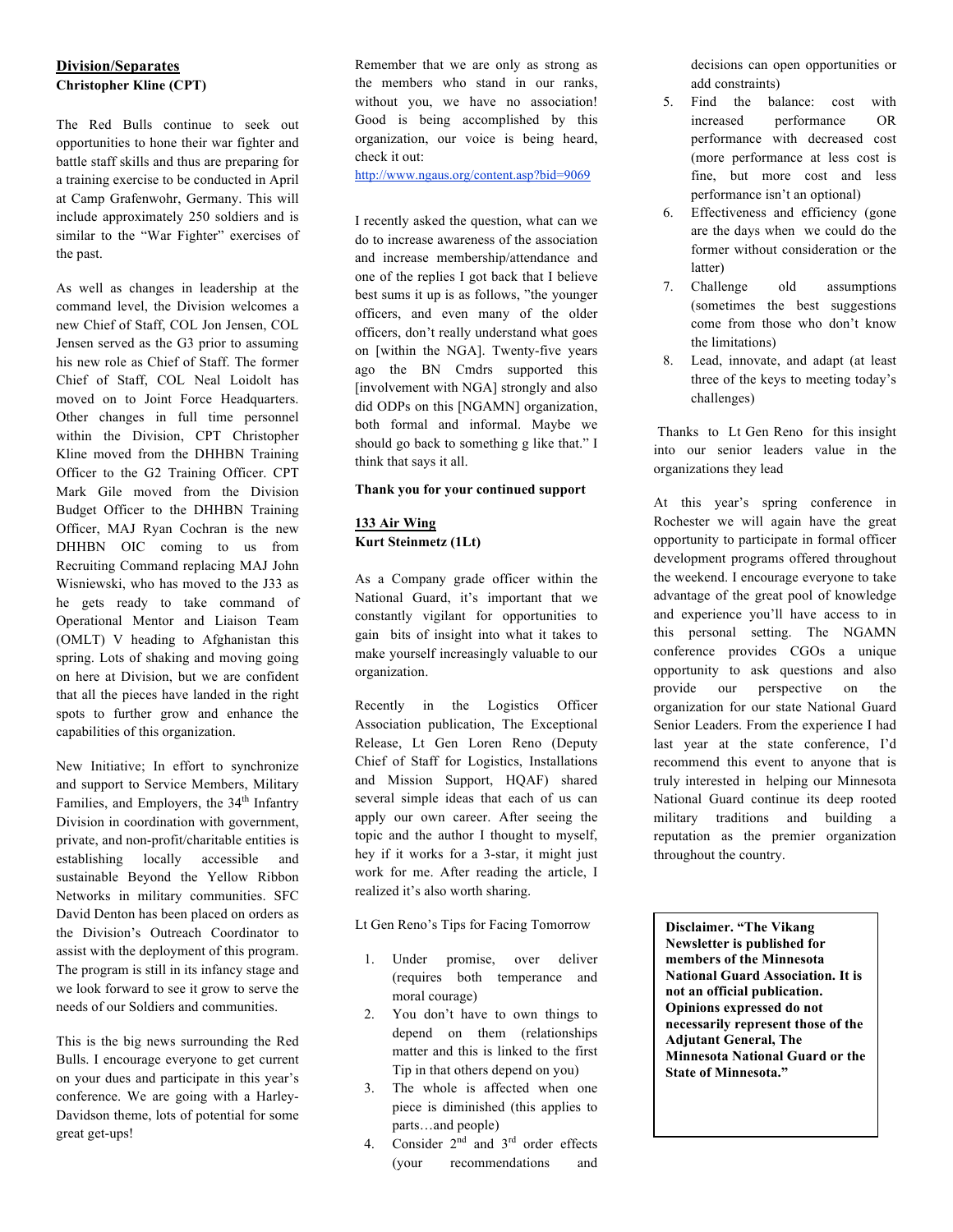

**The following is an article explaining our current deployment to Tyndall AFB and the first "test Drive" of our new Block 50 aircraft from the 148th FWPA**

**Christopher J. Rogge (Capt)**

Not Your Average Test Drive

by Tech. Sgt. Scott G. Herrington 148th Fighter Wing Public Affairs

1/22/2011 - DULUTH, Minn. -- On a subzero January morning, more than 100 members of the 148th Fighter Wing prepare to deploy to Tyndall Air Force Base, Fla. Their mission is to put both the newly acquired Block 50 F-16 Fighting Falcons and the Airmen supporting them to the test as the Wing transitions from the Block 25 to the Block 50.

Morale is high as pre-deployment preparations are made--the anticipation of temperatures above zero while working outdoors is shared by all as the personnel deployment facility steadily fills.

"The deployment is a great training opportunity," said Chief Master Sgt. Marcia Dumancas, 148th Operations Airfield Manager. "We'll be working with maintenance and with our counterparts at Tyndall as well."

The deploying members will be participating in the air-to-air Weapons System Evaluation Program (WSEP) known as Combat Archer. Combat Archer exercises and evaluates the total air-to-air weapon systems capability of Air Force combat aircraft, giving pilots who normally fly with training weapons a chance to live-fire their weapons.

"It will be a great opportunity to test the Airmen and the aircraft," said 1st Lt. Grant Brown, a pilot with the 148th Fighter Wing. "We will be certifying the aircraft- making sure systems work correctly."

"It's a pretty big change in mission; we need to make sure our pilots have the training and experience necessary," said Capt. Nicholas Schultz, the troop commander for the deployment. "We're looking forward to dropping bombs and shooting missiles."

Live missile firing and heavyweight ordnance dropping not only benefits the pilots during their training, but the maintenance crews as well. In addition, this tests the serviceability of aircraft systems and U.S. Air Force munitions.

Airman 1st Class Cory Sundeen shares the group's general enthusiasm. "It's a few small changes, some good training," said Sundeen. "And, of course, some nice warm weather."

| <b>CHANGE OF INFORMATION</b><br><b>FORM</b> |
|---------------------------------------------|
| <b>RANK</b>                                 |
|                                             |
| FIRST                                       |
| MIDDLE                                      |
|                                             |
| LAST                                        |
|                                             |

# WE WANT TO HEAR FROM  **YOU**

If you have any questions or opinions about something you read in the Vikang Newsletter, mail to NGAMN 3530 East Medicine Lake Blvd Plymouth, MN 55441 Plymouth, MN 55441or e-mail to

EXCDIR2@AOL.COM. Items are subject to editing for style, clarity, accuracy, length and propriety

# **UPCOMING GENERAL CONFERENCES**



# **133rd General Conference**

Aug. 27 - 29, 2011 in Milwaukee Hosted by the Wisconsin National Guard

# **134th General Conference**

Sept. 10 - 12, 2012 in Reno Hosted by the Nevada National Guard

## **135th General Conference**

2013 in Honolulu Hosted by the Hawaii National Guard

## **136th General Conference**

2014 in Chicago Hosted by the Illinois National Guard

# **Future State Conference**



**2011 NGAMN State Conference** Rochester, MN Kahler Grand Hotel March 25-27 2011

# **2012 NGAMN State Conference** DECC Duluth, Minnesota

April 27-29, 2012

## **2013 NGAMN State Conference**

Central Minnesota Location TBD April 26-28, 2013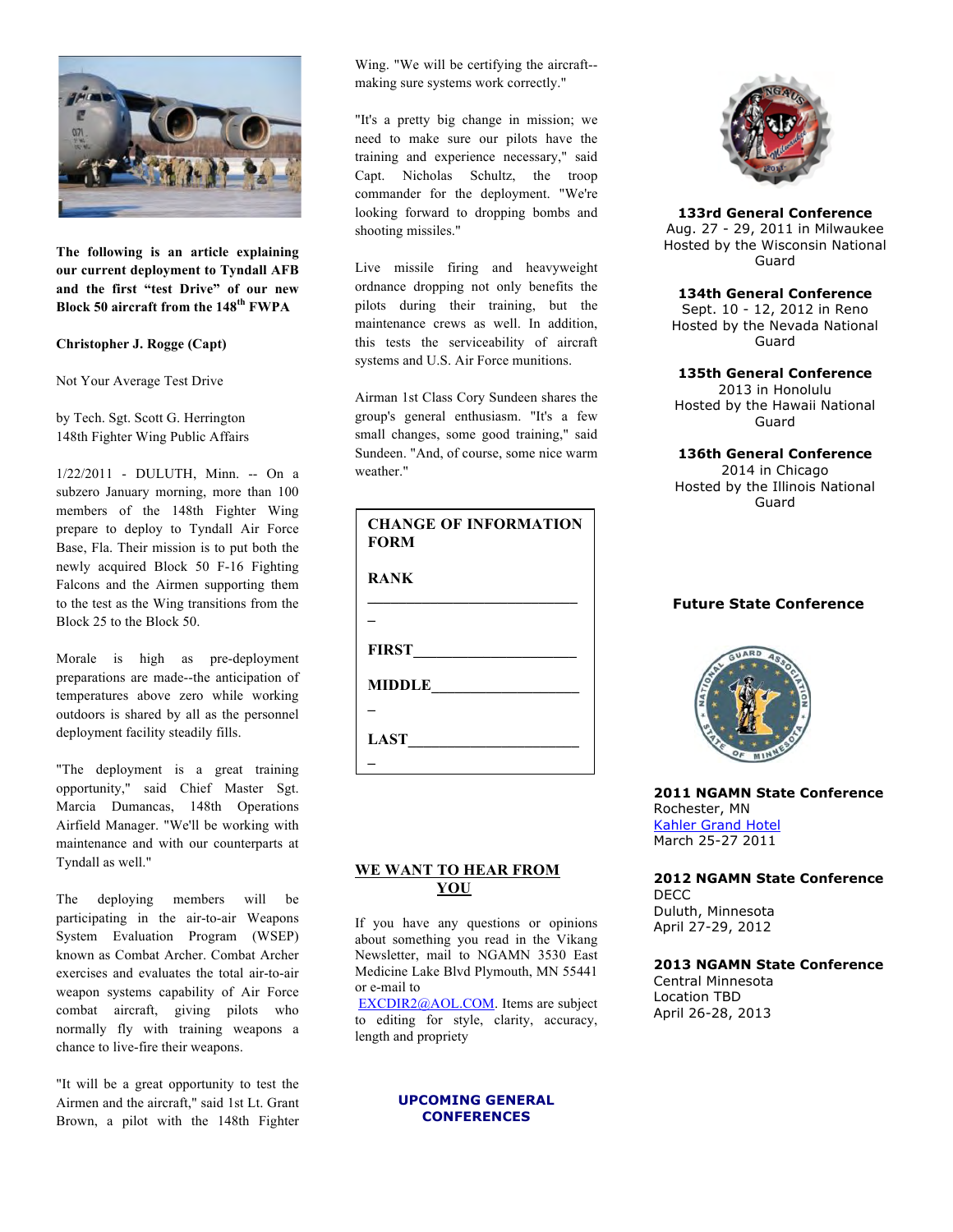

 **VISIT WWW.NGAMN.ORG for more information on our Corporate Sponsors**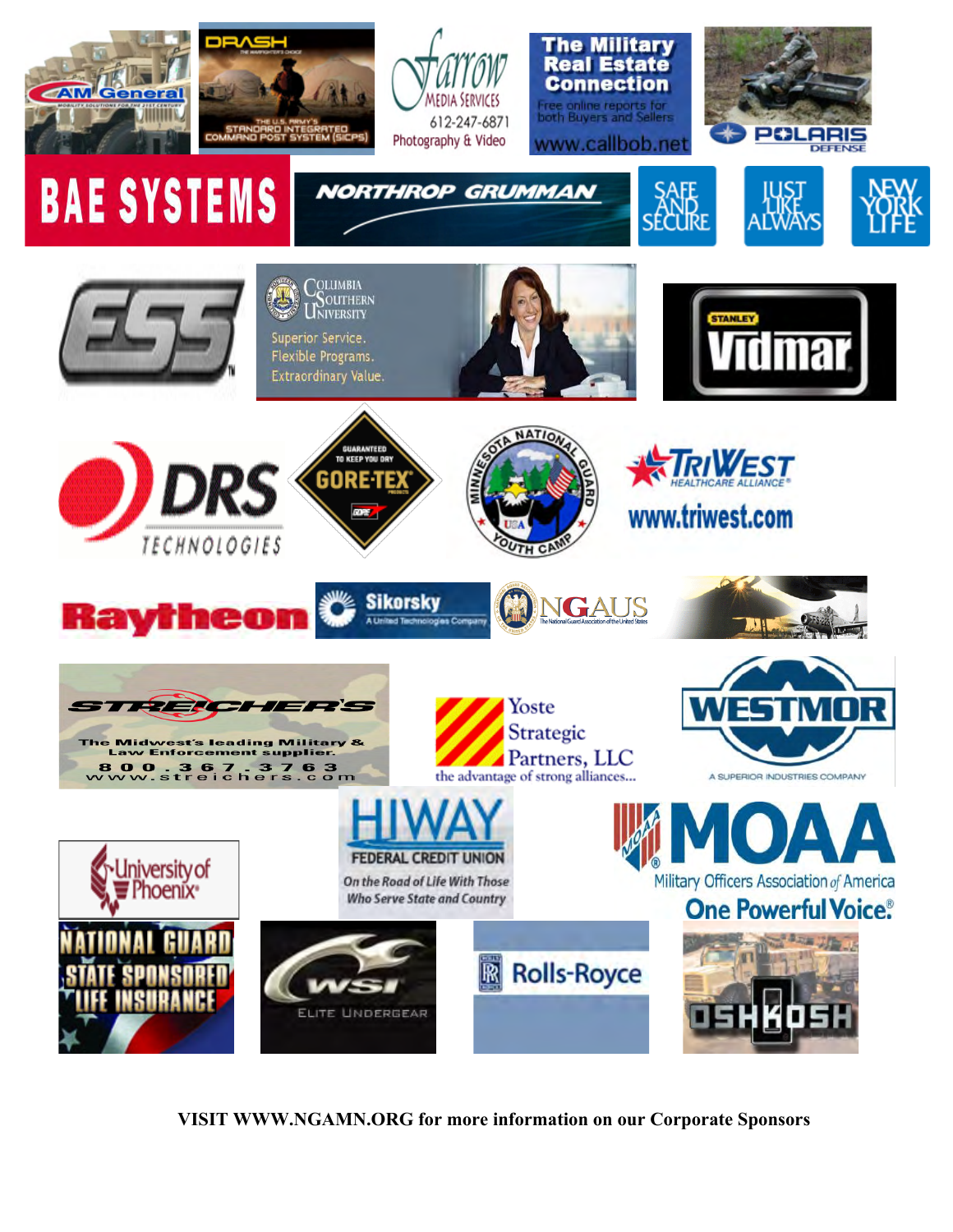## **NGAMN Legislative Update By Maj Brian Winter, VP – Legislative Affairs**

The  $112<sup>th</sup>$  United States Congress is just about four weeks old and with the changeover of the majority in the House going to the Republicans and leadership in the Senate staying with the Democrats, it will be interesting to see how things unfold over the next two years.

Defense spending cuts continue to be among the hot topics nationally as political and military leaders look for ways to reduce pressure on the national deficit. Proposed reductions in personnel and equipment authorizations, and medical and retirement benefits are all currently on the table. Organizations like NGAUS exist especially for times like these - an active, robust membership is critical to successfully shaping the destiny of the National Guard in the future.

At the state level, the political landscape has changed considerably as well with the election of democratic governor, Mark Dayton, and a republican majority in both the MN House and Senate. NGAMN has been becoming increasingly involved with the Military Action Group, or MAG, a group composed of Minnesota legislators and local veteran's and military organizations organized under the United Veteran's Legislative Council, or UVLC.

The goal of this group is to prioritize and initiate legislation that benefits Minnesota's veterans and military members. Find out more at www.ngamn.org or www.uvlcmn.org.

Last, but not least, a couple of important items for your review and action:

- 1. NGAUS Legislative Alert 11-1, "Join the National Guard Caucus" – write your elected officials and invite them to join the NG caucus. View this alert and take action at www.ngamn.org or www.ngaus.org.
- 2. View (and subscribe) to the NGAUS "Washington Report" e-newsletter. The most recent issue discusses a bill just

introduced by Sen. John D. Rockefeller, D-W. Va., to elevate the position of the chief of National Guard Bureau to the Joint Chiefs of Staff. What an opportunity to give the National Guard an equal seat at the table with the service chiefs.

## **State Sponsored Life Insurance (SSLI) Submitted by Austin Jenkins**

The National Guard Association of Minnesota sponsors six different Group Life Insurance Policies in the Minnesota National Guard SSLI Program. Some of the plans are directed to the members under age 50 and other plans to members over age 50.

The newest SSLI plan is designed for all of the Minnesota National Guard members (under age 60). This SSLI plan is called the Guardian Plan and is underwritten by New York Life Insurance Company. This plan is designed for coverage to continue to age 100.

Key Benefits of all the SSLI group life policies;

- 1. Over \$500,000 in coverage available for the Minnesota National Guardsman through a combination of the SSLI plans.
- 2. Coverage available for the spouse and children.
- 3. Rates do not go up just because you separate from the National Guard –you can keep the coverage when you separate.
- 4. Coverage 24 hours a day, 365 days a year.
- 5. No War Exclusion you are covered in combat.
- 6. No Aviation Exclusion aviators are covered.
- 7. New Recruits are eligible for \$10,000 SSLI coverage under the MIT Group Life Insurance Plan at no cost for the first year of service in the Minnesota National Guard. Enrollment

must occur within 90 days of joining the Minnesota National Guard.

Contact Dan Strong at dstrong@ngssli.com for more information.

# **Aviation Brigade MAJ Patricia Baker 34th CAB MNGA rep**

 As of the first week of January, B/2-211th GSAB is now on their tour of duty in Iraq. The Chinook unit is back to Iraq for its 2nd tour in 4 years, 80 aircrewmembers strong providing theater-wide medium lift helicopter support for moving both cargo and passengers ISO Operation New Dawn.

 The 3 x UH-60 Blackhawk helicopters that arrived this fall in the state of MN are being put to immediate use. This new MNARNG medevac unit, C/1-171, with 29 aircrewmembers and medics will join their higher headquarters out of New Mexico and deploy as a company in late spring bound for Afghanistan.

 And the 12th annual and largest unit social function in the state did not disappoint with a record attendance of nearly 600! The Aviation brigade ball with an expected turnout of 500 netted 637 tickets sold making for a strong showing in 2010. The 4 Dec at Treasure Island Resort & Casino was marked by visits from LTG Shellito, MG Trost and three previous AV Bde Commanders. the revelry went well into the night and keynote speaker Jerry Kyser kept the crowd in good spirits with his humorous address on the road of a 1ID Vietnam UH-1 Crewchief from warrior to veterans' advocate.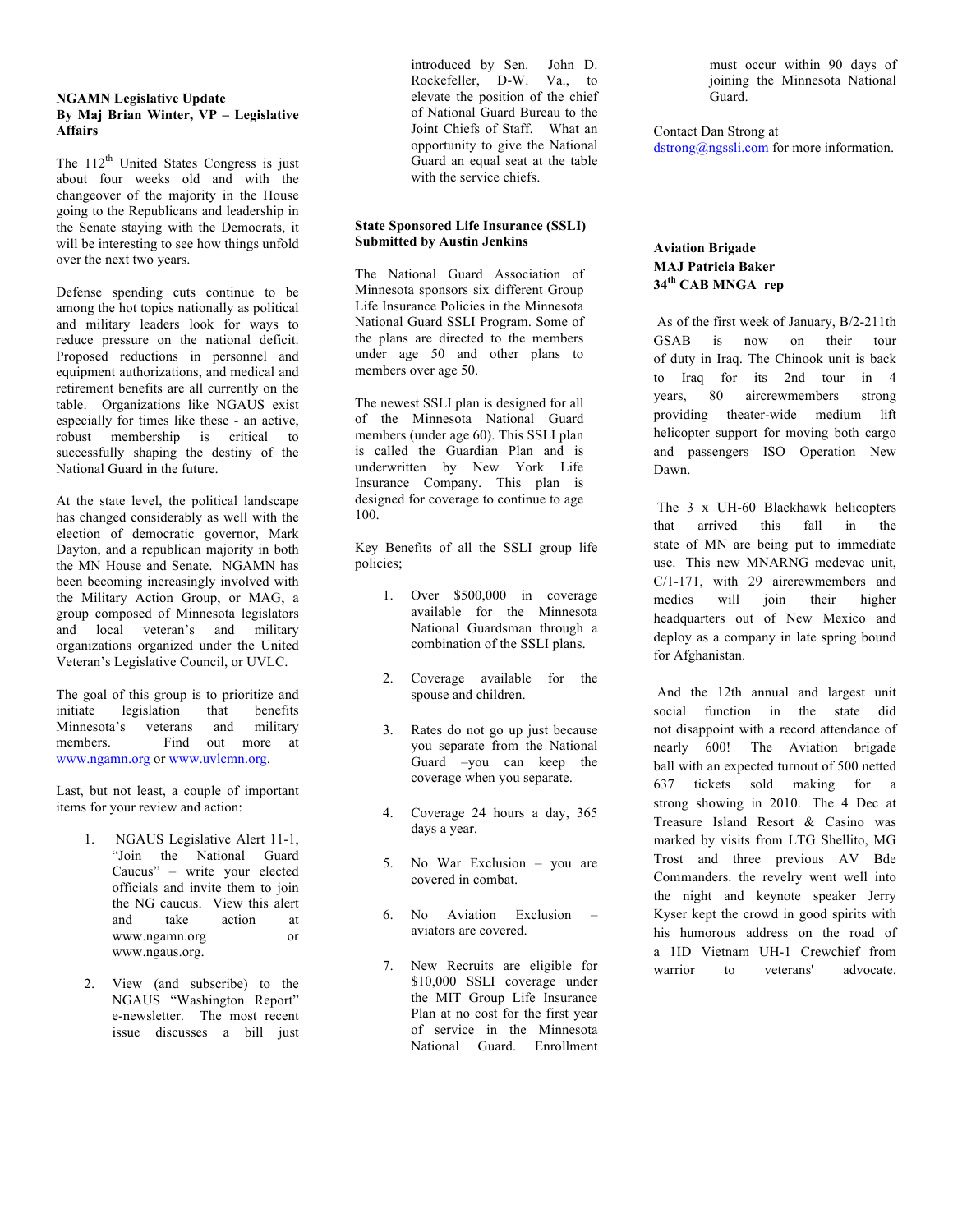# **2011 CONFERENCE REGISTRATION FORM**

# **NATIONAL GUARD ASSOCIATION OF MINNESOTA** 106TH GENERAL CONFERENCE, 25-27 MARCH 2011

at the KAHLER GRAND HOTEL, ROCHESTER, MINNESOTA

You may register via credit card on the SECURE NGAMN website: www.ngamn.org. If you would rather register via mail, please fill out this form and make check payable to "National Guard Association of Minnesota":

| <b>STEP ONE: RESERVE YOUR ROOM</b>                                                        | STEP THREE: DETERMINE YOUR FINAL COST                                           |                                                                                                   |         |                     |                              |  |  |
|-------------------------------------------------------------------------------------------|---------------------------------------------------------------------------------|---------------------------------------------------------------------------------------------------|---------|---------------------|------------------------------|--|--|
| Rooms are set aside at the Kahler Grand Hotel<br>20 South West 2nd Avenue, Rochester, MN. | <b>ITEM</b>                                                                     | <b>COST</b>                                                                                       |         | <b>QTY SUBTOTAL</b> |                              |  |  |
| (Not the Kahler Inn and Suites) Ask the hotel for the                                     | <b>Grilled Pork Chop Au Poivre</b>                                              | \$37.00                                                                                           |         |                     |                              |  |  |
| NGAMN Officer Convention rate of \$95 + tax.                                              | <b>Chicken Picatta</b>                                                          | \$37.00                                                                                           |         |                     |                              |  |  |
| Telephone: 1-800-533-1655.                                                                | <b>Baby Back Ribs</b>                                                           | \$37.00                                                                                           |         |                     |                              |  |  |
| Rooms must be reserved PRIOR to Feb 25th to qualify<br>for the special rate.              | Chicken Marsala                                                                 | \$37.00                                                                                           |         |                     |                              |  |  |
|                                                                                           | Eggplant Parmesan (Vegetarian)                                                  | \$37.00                                                                                           |         |                     |                              |  |  |
| STEP TWO: PROVIDE YOUR CONTACT INFORMATION                                                | <b>Business Meeting*</b>                                                        | \$25.00                                                                                           |         |                     |                              |  |  |
| <b>NAME (Include Rank):</b>                                                               | <b>Guest Luncheon</b>                                                           | Continental<br>Breakfast, shuttle<br>service to Assisi<br>Heights, lunch, tour,<br>and honorarium | \$25.00 |                     |                              |  |  |
| <b>GUEST NAME(s):</b>                                                                     | Voluntary Donation To Cover WO1 and LT discount                                 |                                                                                                   |         |                     |                              |  |  |
|                                                                                           | An additional \$5 cost is incurred if RSVP is<br>received after 11 MARCH 11     |                                                                                                   |         |                     |                              |  |  |
| UNIT:                                                                                     | Lieutenant, WO1 and their guests<br><b>Half Price Discount**</b>                | 50% off                                                                                           |         |                     |                              |  |  |
| <b>HOME ADDRESS:</b>                                                                      | Make check payable to:<br>Total<br>"National Guard Association<br>of Minnesota" |                                                                                                   |         |                     |                              |  |  |
| PHONE(s):                                                                                 | <b>Prayer Breakfast</b><br>(Sunday)                                             | <b>Number</b><br>Attending                                                                        |         |                     | Order & Pay at<br>Restaurant |  |  |
| E-MAIL:                                                                                   | <b>Retired Dinner and</b><br>Caucus (Friday)                                    | <b>Number</b><br>Attending                                                                        |         |                     | Order & Pay at<br>Restaurant |  |  |

MAIL THIS REGISTRATION FORM BY 11 MARCH 2011 TO:

## **National Guard Association of Minnesota** 3530 East Medicine Lake Boulevard Plymouth, MN 55441

Telephone (763) 545-1391

\* Includes continental breakfast and coffee break

\*\* If the guest is an officer and is not O1, O2 or WO1, the guest needs to pay full price. Non-military guests of LTs and WO1s pay at the 50% rate.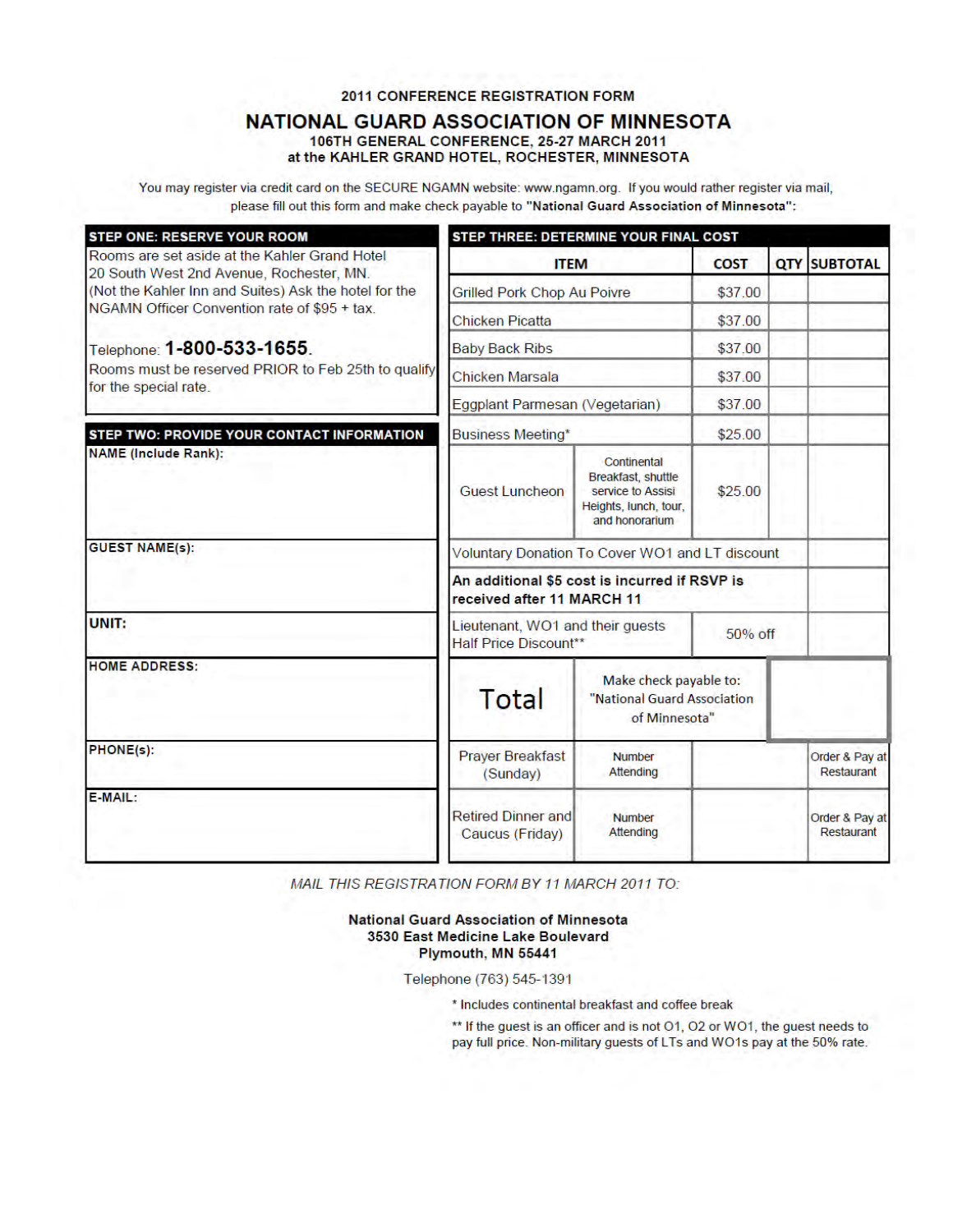Lieutenants, Warrant Officers One, and their guest: this year's conference you only pay half price for business meeting, guest luncheon, and banquet. See registration form for details.

**T2th St NW** 

The Kahler Grand Hotel

Directions Search nearby Save to

and Avenue Southwe<br>Rochester, MN 55902<br>(507) 280-6200<br>Instanto 6200

Rod

**KELBA** 

四

 $\sqrt{52}$ 

冠